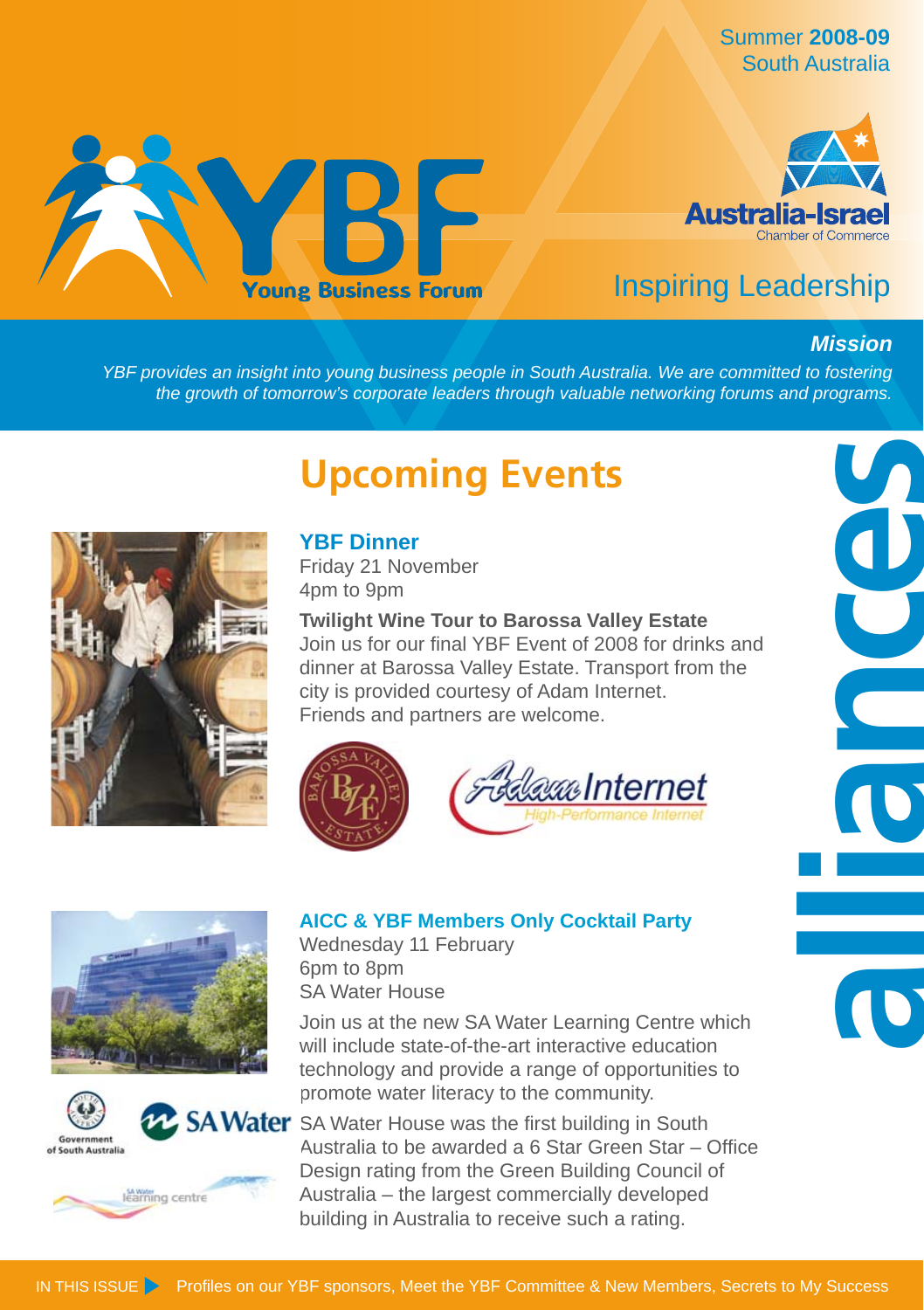

**Allen Bolaffi** President AICC SA/NT



**Alisha Fisher** National Coordinator & CEO SA/NT alisha@aicc.org.au



**Diana De Hulsters** Business Development Manager SA/NT diana@aicc.org.au



**Kay Scutter** Event & Administration Manager SA/NT kay@aicc.org.au

### **NEW LOOK & FEEL**

Over the past 6 months we have reviewed our marketing material in South Australia and the team at AICC would like to thank Penelope Bettison at Pitstop Marketing and the entire team at Image, Brand & Colour for their support in this process.

### **PITSTOP**





We also thank Greg Luckett at gumigumi for providing our new team photographs.

## **MISSION STATEMENT YBF SOUTH AUSTRALIA**

YBF provides an insight into young business people in South Australia. We are committed to fostering the growth of tomorrow's corporate leaders through valuable networking forums and programs.

#### **OBJECTIVES**

The Young Business Forum has 3 major objectives:

- 1. To introduce the next generation of business leaders from a broad variety of professions in order to widen their circle of contacts.
- 2. To create a business information exchange where members can advise and educate each other regarding innovative ideas and business opportunities.
- 3. To act as a forum for contact across local Chambers of Commerce.

The Young Business Forum is different from other networking organisations because its members are drawn from across industries and career areas which include lawyers, journalists, salespeople, accountants, stockbrokers, people employed in mining, banking, retail, manufacturing and government.

All Young Business Forum functions combine professional development with fun activities in unique settings. Our members are all between 20 and 35, creating an energetic and social atmosphere conducive to forming friendships and developing new interests.

#### **MEMBERSHIP**

YBF Corporate Membership \$350 (incl GST) per year YBF Individual Membership \$100 (incl GST) per year

**Benefi ts:**

- Discount to all YBF and AICC events
- Access to member only events
- Advance notice of all YBF and AICC events
- Preferred seating at YBF and AICC events
- Access to the YBF Mentor Program
- Discount to trade mission registrations
- Framed certificate

Go online to **www.mybookingmanager.com/aiccsamb2008** to join YBF now!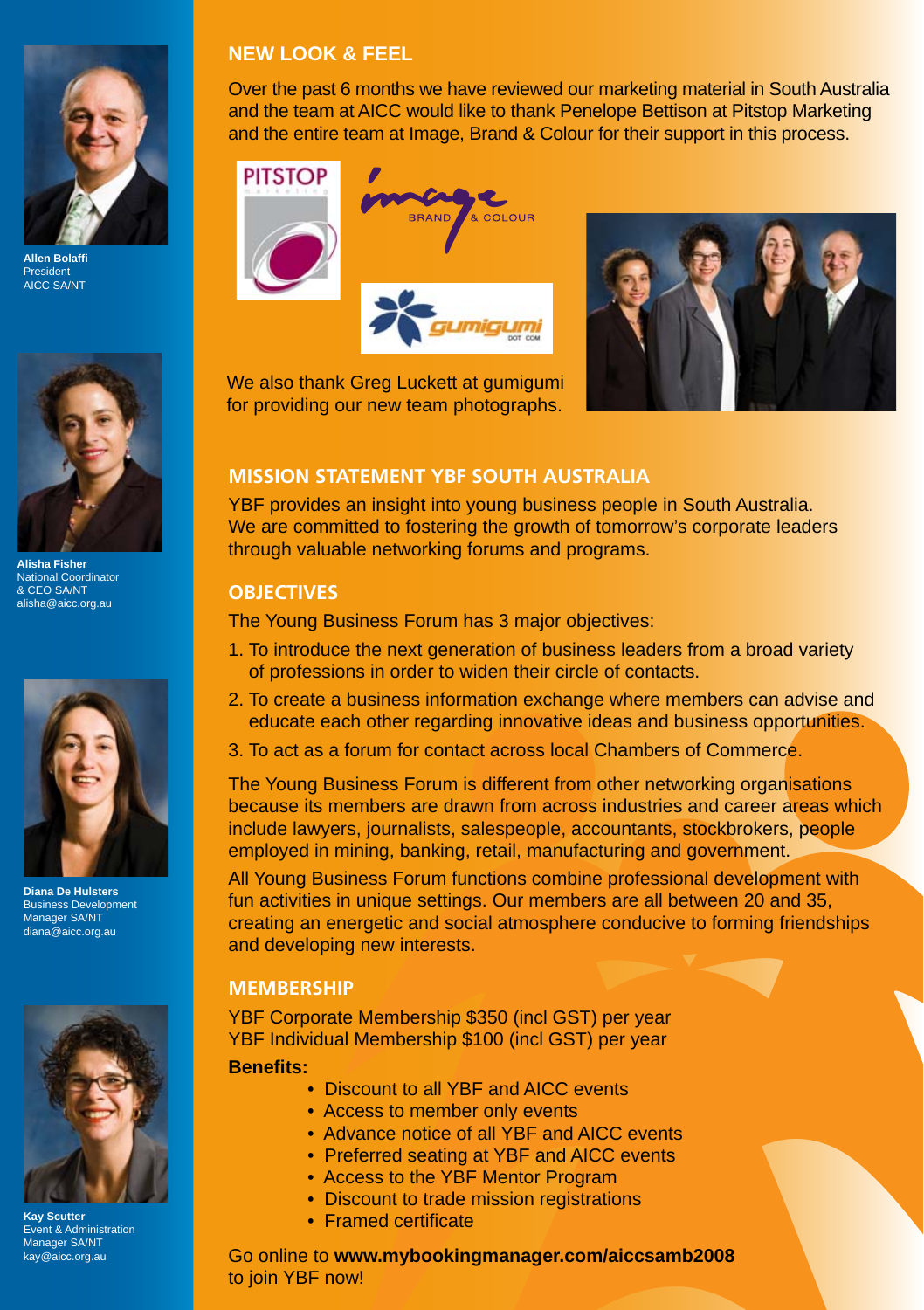# **The Independent**

# Sign up for our online version

Get a free trial of the digital version of The Independent Weekly delivered to your inbox each Friday morning.



To take up this offer, email circulation@independentweekly.com.au with the words "YBF" as the subject.

## **AT LAST Now There's An Affordable And Easy Way To Manage Your Event Registration<br>Replies And Payments.**



If you find yourself spending valuable time tied to a spreadsheet manually entering event registration rsvp's and payments from all those phone calls, faxes and emails, sending tax invoices, sending reminders... there is a better way.

My Booking Manager is an easy to use, do-it-yourself system that makes managing your registration replies, real time payments, tax invoices, reminders, etc, so much easier and simpler. No software to install. Simply manage your events using the convenience of an internet browser.

#### **MyBooking** Manager.com

Find out more now at www.MyBookingManager.com or call +618 (08) 8370 3737 or email sales@mybookinomanager.com

MyBookingManager.com is a product of InfoTec Communications





TECHNICAL, CREATIVE AND DESIGN SERVICES FOR YOUR NEXT EVENT.

Call 08 8159 9100 www.stagingconnections.com



We Connect.

us common write the right issues. We common our lines of business with results. We connect our lines of busine<br>with solutions, solutions with results. We connect our lines of busine<br>common connects given that the business with your b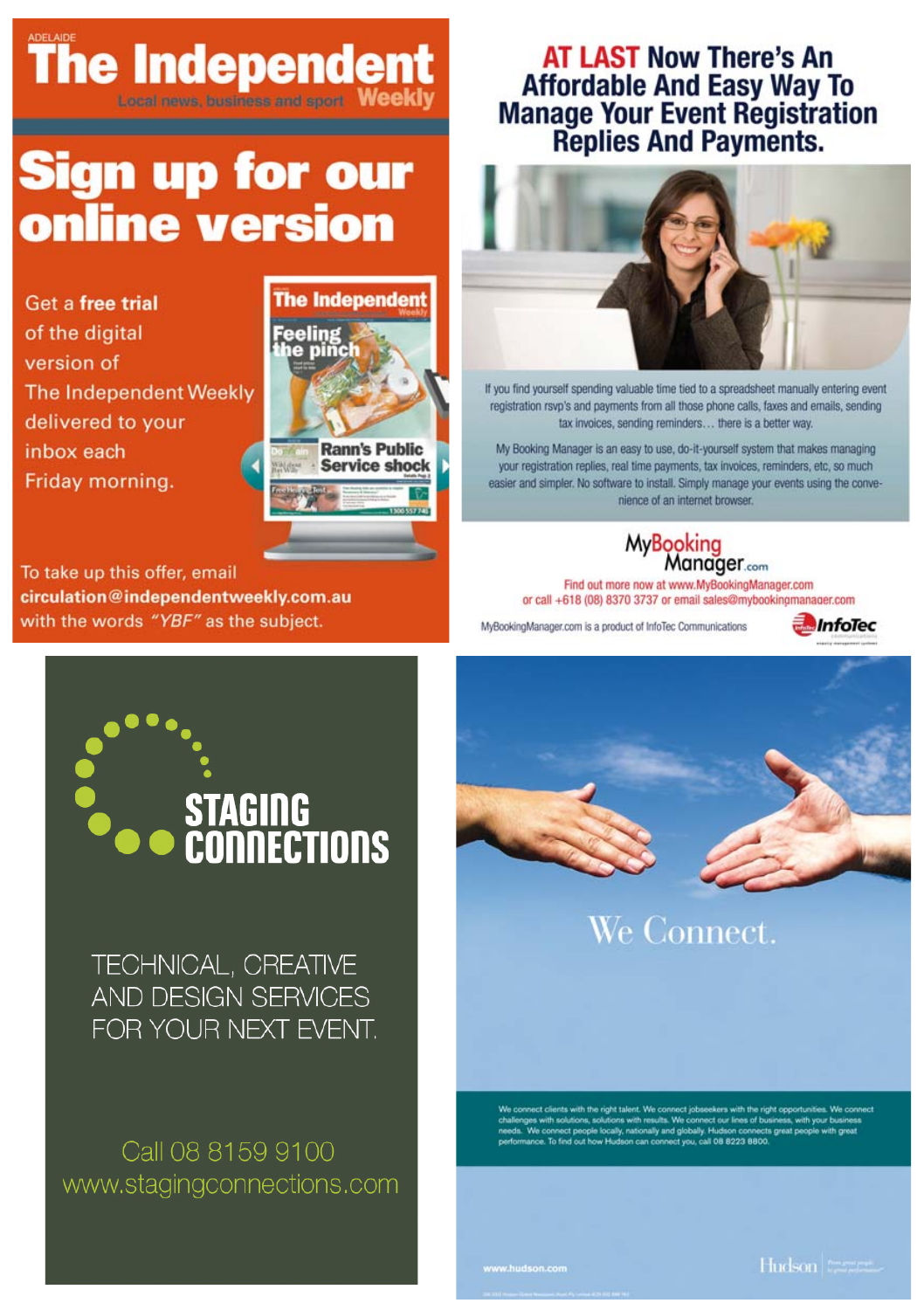South Australia Any Day intake in 2009

## *Creating Tomorrow's Business Leaders Today...*

Are you ready to take your career to new heights and gain years of valuable business experience in a matter of months?

If the answer is yes, then the Young Business Forum Mentoring Program will provide you with the opportunity of a lifetime. The Australia-Israel Chamber of Commerce (AICC) is excited to announce"any day" intakes of its South Australian Young Business Forum Mentoring Program in 2009.

The YBF Mentoring Program is an exciting initiative which offers an individual YBF member (mentee) one-on-one mentoring by an experienced and successful business professional who is prepared to act in the capacity of mentor and share his or her knowledge and skills.

## **The Mentoring Program consists of:**

- min. 6 One-on-one meetings between the assigned mentor and mentee pair (1-2 hours per month)
- 2 Group mentee/mentor breakfasts

The program is conducted in a strictly confidential manner and is facilitated by Hudson.



### **Success Story**

*"The YBF Mentoring Program run by the Australia-Israel Chamber of Commerce*  has quided me to delve within myself to develop and refine the necessary tools *that are required for my career progression at Perks Chartered Accountants. It has assisted me not only to seek guidance when necessary, but to challenge myself to develop solutions to problems and stand by my actions. The program has provided opportunities to build confi dence in both professional and social situations. It has allowed me to develop a clear path for both my professional and personal goals to come to fruition. It has allowed me to realise my potential and create a clear path towards the future.* 

*The outlay for the Mentoring Program is minimal compared to the vast benefi ts received.* 

*I recommend the YBF Mentoring Program to anyone wanting to take their career to new heights and realise their potential."*

Sam McCarthy (October 2007 intake) Senior Business Services Accountant Perks Chartered Accountants



**Join Us in this excellent program by contacting us for the program flyer** & application form. Call Alisha Fisher, CEO of the AICC SA/NT on (08) 8221 7004 or email Alisha@aicc.org.au

**Participation Fee…**

\$1000 (GST Incl) for existing AICC and YBF Members \$1100 (GST Incl) for non-members (includes 6 months individual membership to attend AICC & YBF networking events at member rates)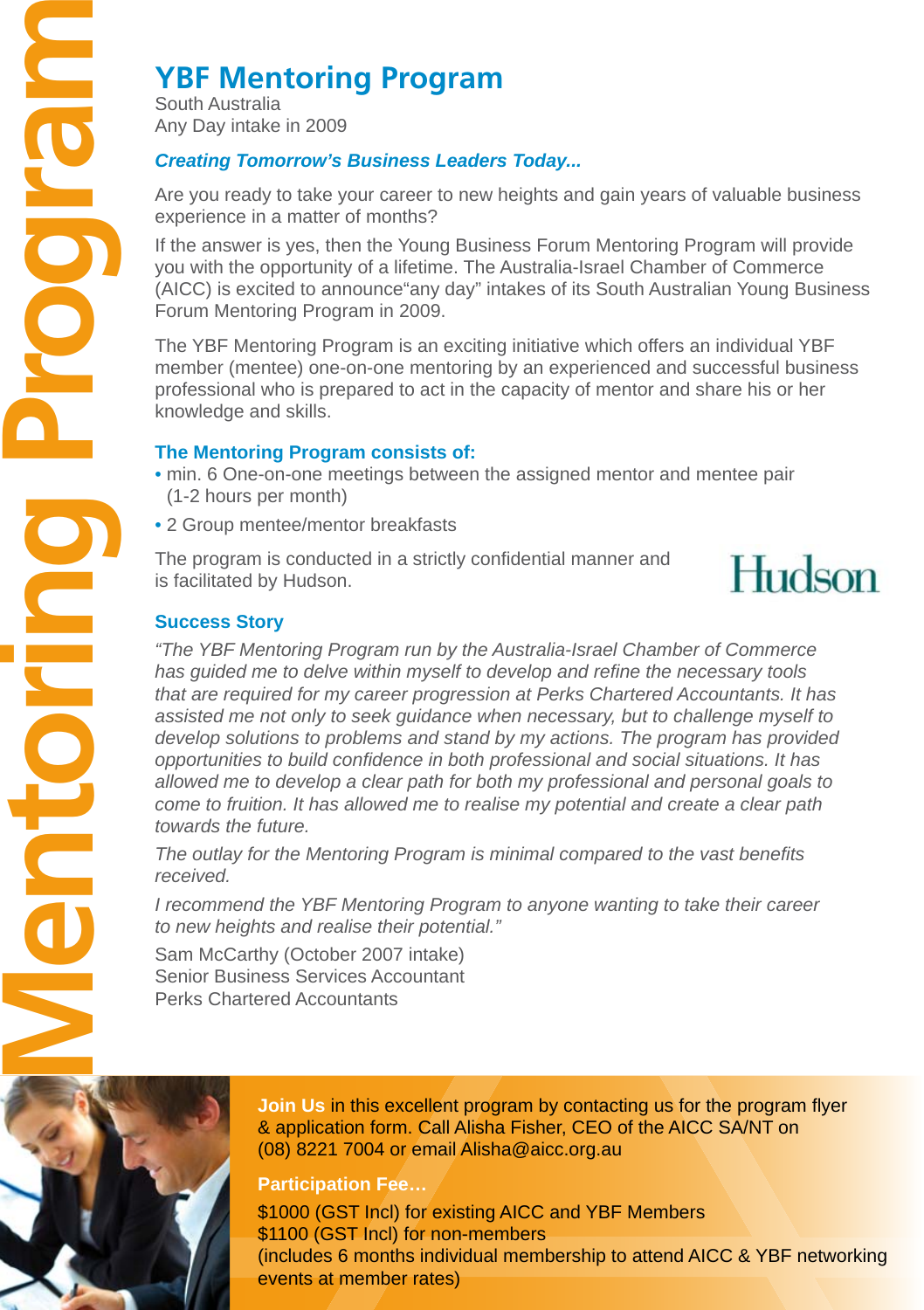## **Introducing the YBF Committee**

## **Committee Members:**

Ms Samantha Munt Senior Consultant Senior Consultant Michels Michels Warren Michels Warren Senior Co

## **AICC Representatives:**

Marketing Manager **Manager Adelaide BMW** Ms Angela Scarfo Associate Minter Ellison Lawyers Mr Steve Testar **Marketing Manager** Chasecrown<br>Mr Michael Chrisan Senior Consultant Chasecrown

Ms Sarah Lindblom Business Development Coordinator Enterprise Adelaide – Adelaide City Council<br>Michels Warren Munt Senior Consultant Munical Michels Warren Commonwealth Bank of Australia Mr Michael Sfera Managing Director Sfera's Park Suites & Convention Centre Hender Consulting

Ms Diana De Hulsters Business Development Manager Australia-Israel Chamber of Commerce<br>Mrs Alisha Fisher CEO CEO Australia-Israel Chamber of Commerce Australia-Israel Chamber of Commerce

## **Introducing Ms Angela Scarfo**



**SA**

Angela is an Associate in the Real Estate Team at Minter Ellison and has been with the Firm for over 5 years. Her principal areas of practice include telecommunications, commercial and retail leasing; due diligence enquiries and report preparation; acquisition and disposal of commercial properties and general property advice.

Angela joined the YBF Committee in September this year and loves being involved in – and contributing to - an organisation which actively encourages and promotes the importance of developing personal and professional relationships with young professionals in SA across all business types.

During her time with the Committee, Angela has had the opportunity to attend useful, inspiring and rewarding events through which she has met so many amazing and talented young business people of diverse backgrounds.

## **Welcome to our New YBF members**

DLA Phillips Fox – Ms Tara Bria Michels Warren – Ms Samantha Munt UHY Haines Norton – Mr Dario Nazarri Electus – Ms Laura Brooke-Smith Tindall Gask Bentley – Mr Liam McCusker & Ms Kate Lewis Leukaemia Foundation – Mr Simon Matthias

## **Five Reasons Why Your Company Should Be Involved with The AICC and YBF**

The Chamber offers your company a number of opportunities for adding value to your business in the following areas:

- Strategic Marketing Through promotion, broad-based advertising and niche market opportunities. **1**
- Business Development Through key introductions to business and political leaders and access to Chamber members. **2**
- Staff Development Through business networking functions and the Young Business Forum (only in selected states) **3**

 Corporate Entertainment - Through priority privileges at major business luncheons, dinners, receptions and private CEO briefings. **4**

 New Business Opportunity - Utilising strategic alliances, technology transfers, joint ventures with Israeli Companies. **5**

|           | <b>AICC</b><br>YBF/AICC | Major Luncheon: The Effect of Climate Change to the Agribusiness Industry<br>Members Only Cocktail Party at new SA Water Learning Centre | 12 Dec<br>11 Feb |
|-----------|-------------------------|------------------------------------------------------------------------------------------------------------------------------------------|------------------|
| <u>මේ</u> | YBF                     | Breakfast - Mr Michael Fazzini, State Manager, AMP Capital Investors                                                                     | 6 Mar            |
|           |                         | Please visit our national website www.aicc.org.au for updates on events nationally.                                                      |                  |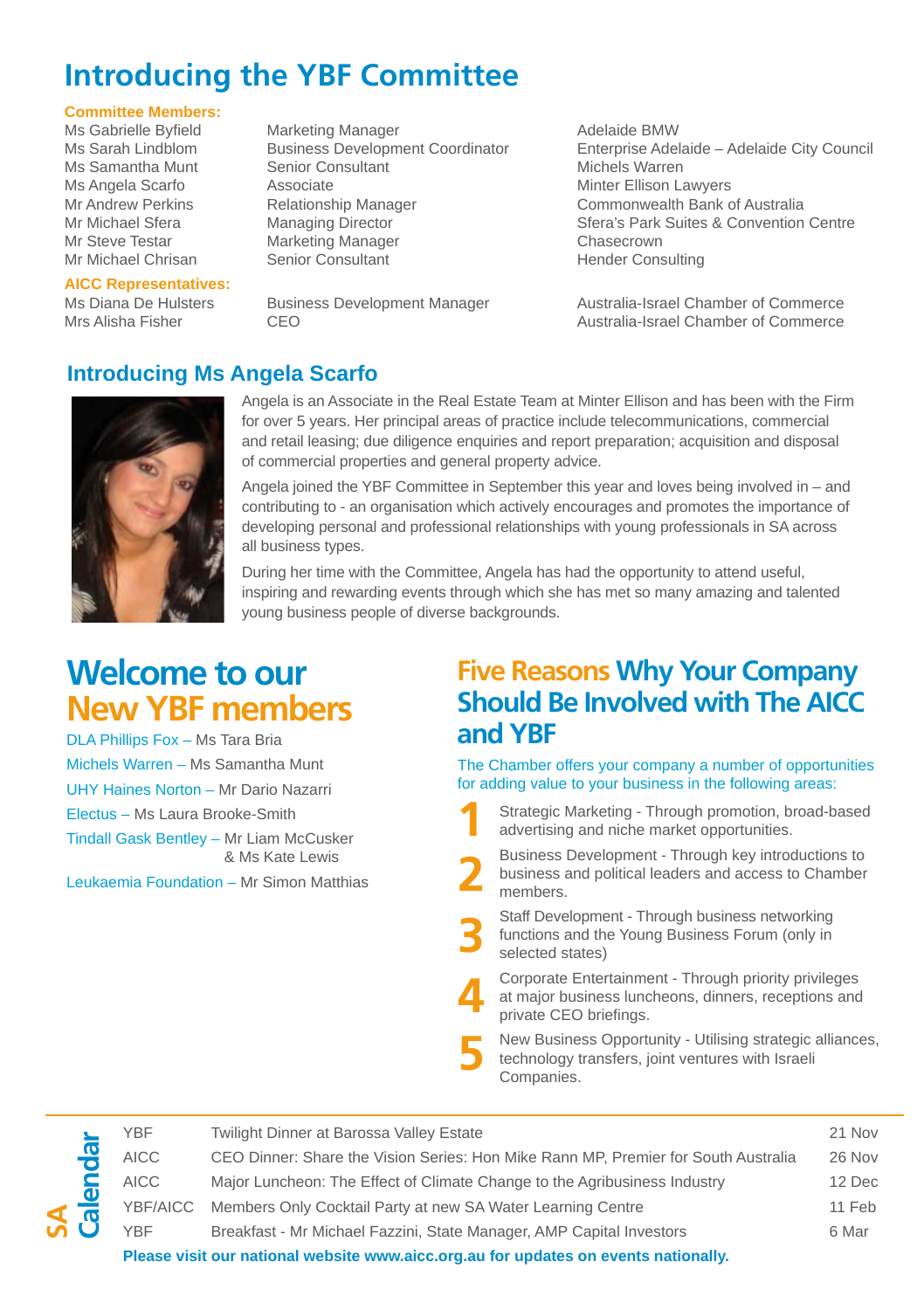# **Secrets to my Success**



**YBF Individual Member Chelly Morgan** *Owner & Director*  **Ceefa Consulting Pty Ltd**

**www.ceefa.com.au**

#### Who has had the most influence on your career and why?

A close friend in the early days was influential and I was lucky enough to gain a fantastic mentor through an entrepreneur program I was involved in. Really strong family support and most of all fantastic clients have been incredibly valuable.

#### **What was the most important business decision you made in 2008?**

To recognise the areas I am not good at and hire accordingly within my team to supplement those. We are in a really exciting period now of growing the business further.

#### **How do you celebrate success?**

With friends and family and a quiet glass of vino.

#### **What do you think is the secret to work-life balance?**

Being able to switch off the work brain when it isn't needed. Work-life balance is very important as I juggle work, study and social. It takes a bit of training to be able to switch off. I also regularly indulge in travel as I love seeing different parts of the world.

#### **What is one secret to success you would like to share with our YBF members?**

Never doubt yourself and what you are capable of - every experience holds a life lesson to be learnt.

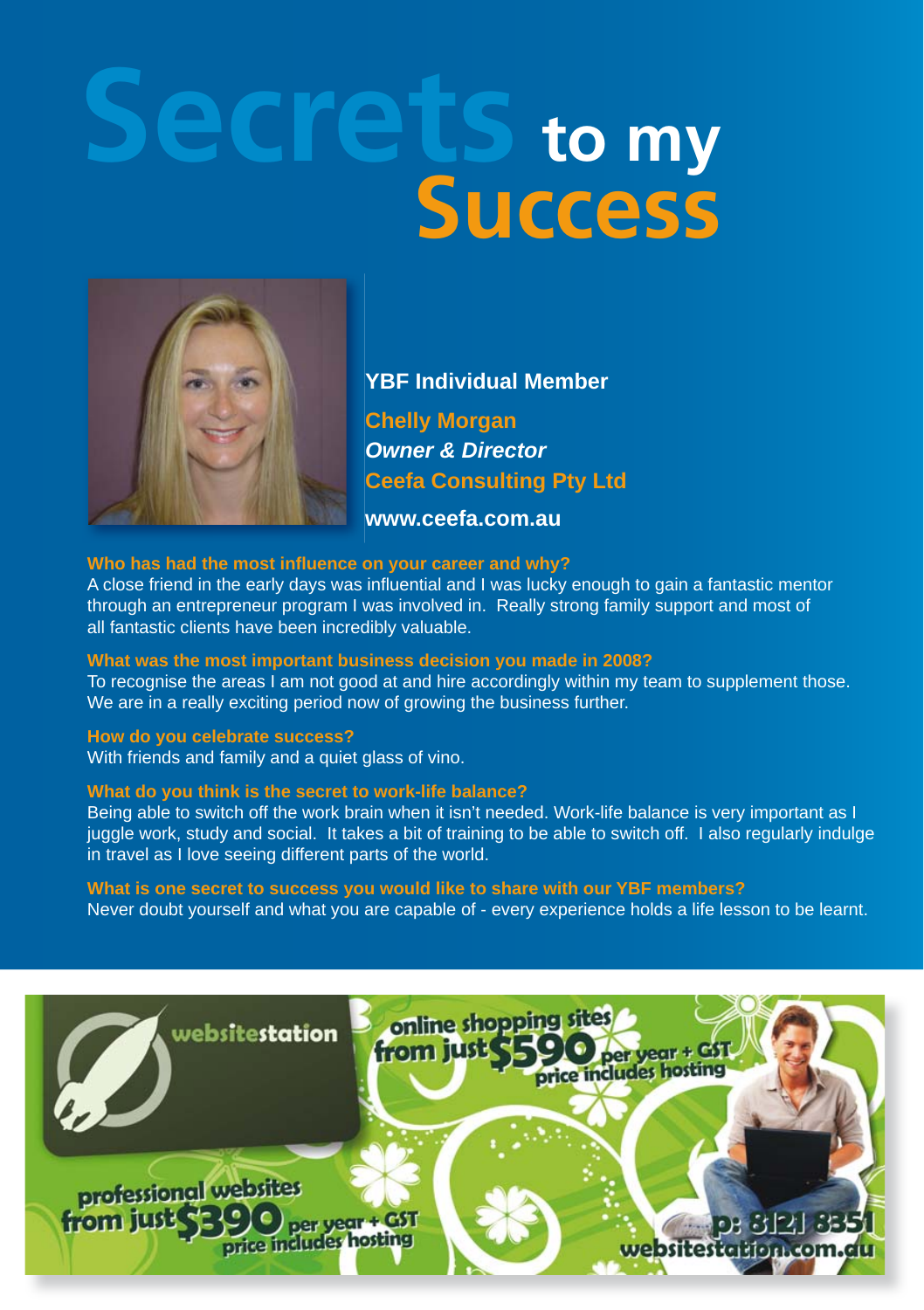# **YBF Major Breakfast**

## **Deloitte**

Mr Joe Flynn 1 October



# **AICC Spring Events**